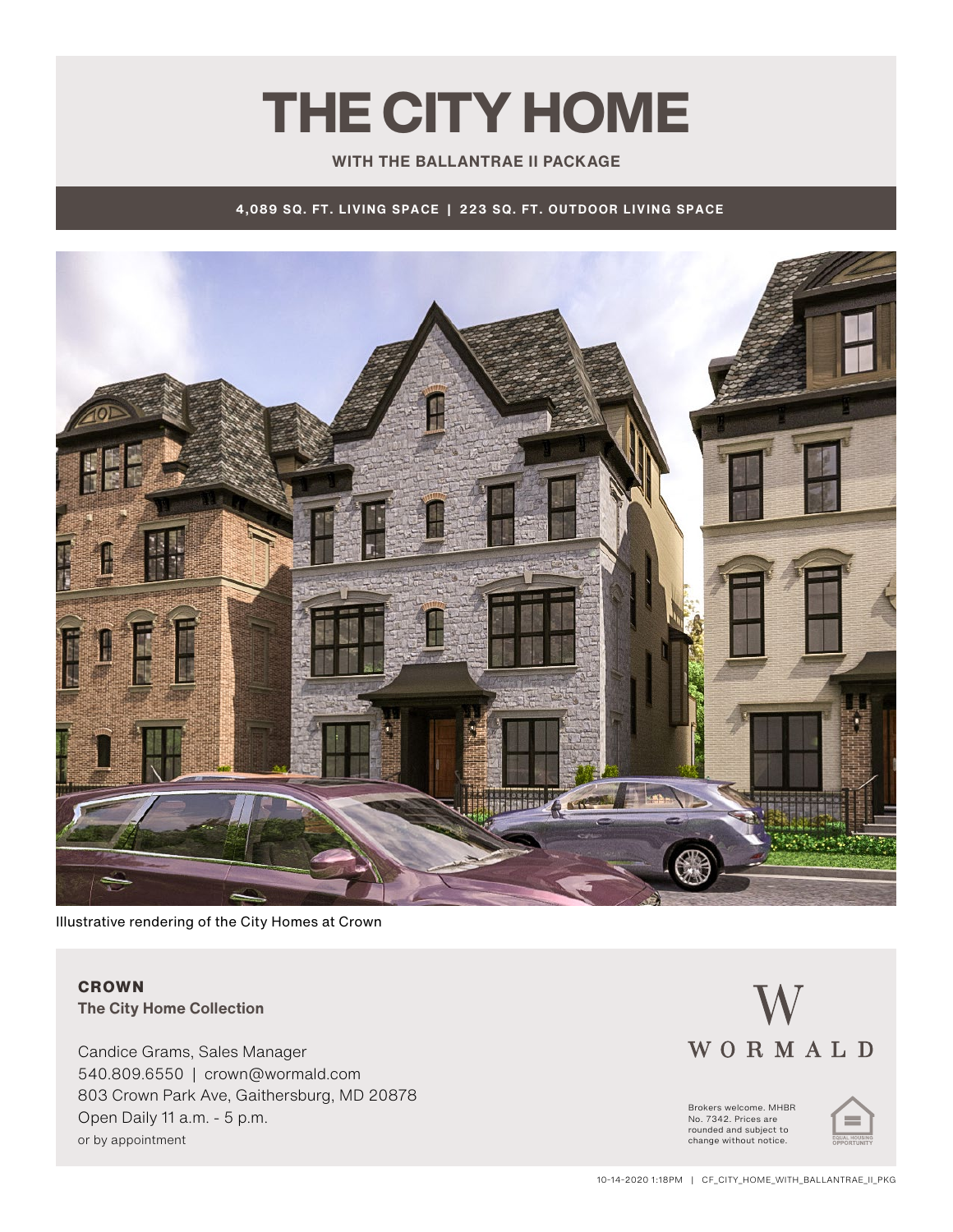

### THE CITY HOME WITH BALLANTRAE II PACKAGE - ENTRY LEVEL



Design and details are the exclusive property of Wormald Homes, Inc. Unauthorized use is strictly prohibited. Actual product and specifications may vary in dimension or detail from these drawings and are subject to change without notice. Window and door locations vary per elevation. MHBR No. 3514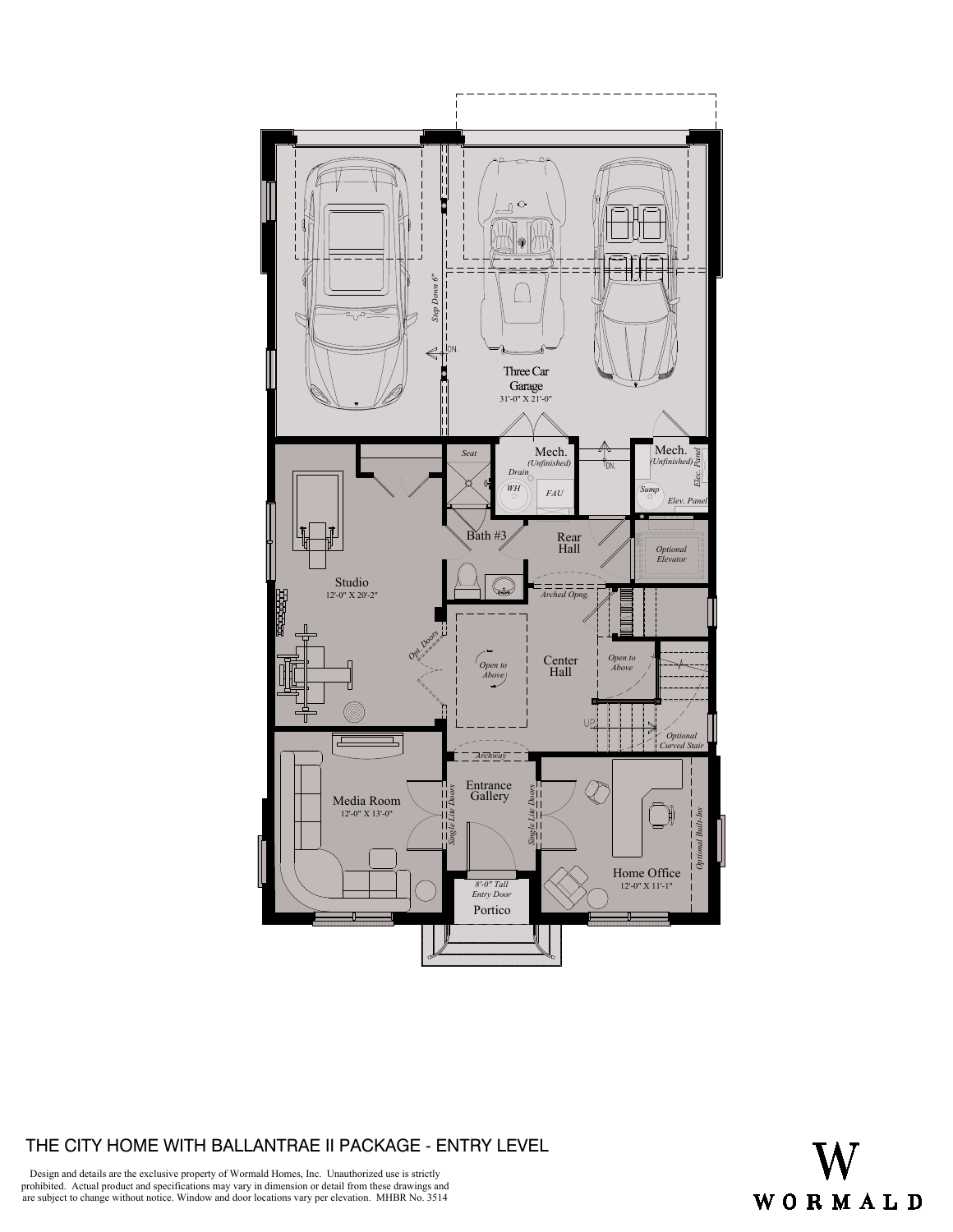

### THE CITY HOME WITH BALLANTRAE II PACKAGE - MAIN LEVEL



Design and details are the exclusive property of Wormald Homes, Inc. Unauthorized use is strictly prohibited. Actual product and specifications may vary in dimension or detail from these drawings and are subject to change without notice. Window and door locations vary per elevation. MHBR No. 3514